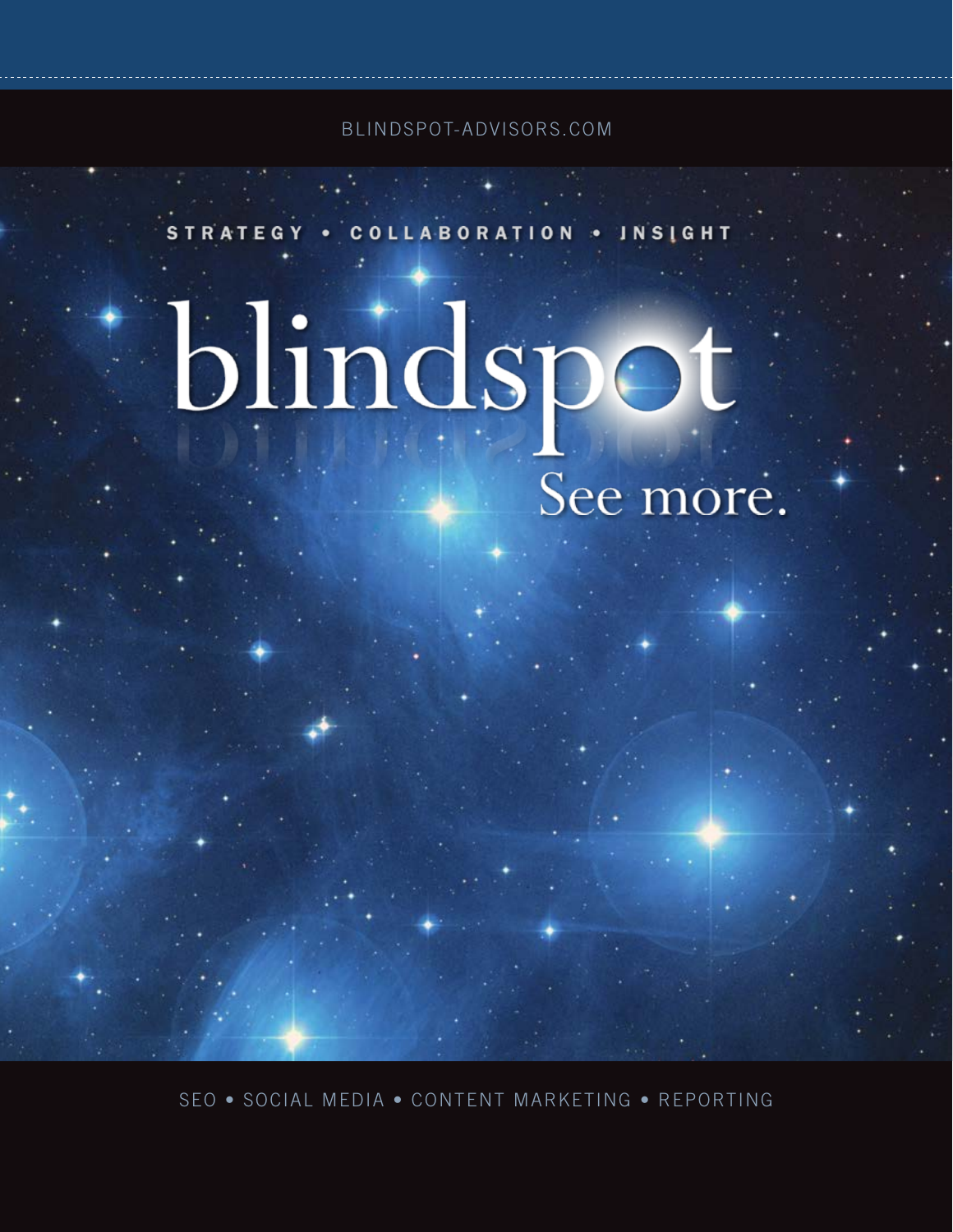# Website SEO Optimization (on-site)

On-site optimization refers to the principle of making your company's site palatable on both a design and development level. This means that the site lends itself to usability and SEO (search engine optimization) while representing your company in the best possible light.

SEO is a major component in your company's visibility on the web. With the right technical format, the content generated from your site becomes indexed with top search engines. This provides a much higher level of visibility with potential clients, keeping you ahead of the competition.

There's a lot that goes into optimization. Having a site speak to both clients and search engines effectively takes some technical negotiation. At Blindspot we cater to our clients, using a case-by-case approach to determine the correct plan based on your company and its competitors.

# **ON-SITE RECOMMENDATIONS**

- Proper integration with Google
- Robots.txt and sitemap improvements and allowing search engines to index your website.
- Keyword Research & Onsite Search Engine Optimization Improvements
- Ranking Reports and summaries

# **LINK BUILDING**

- Local SEO:
	- Local Rank Checker
	- Citation Tracker
	- Reputation Manager
	- Google My Business
	- Local Search Audit

# **ON-SITE OPTIMIZATION (TECH)**

- Header Tags
- Meta Tags
- Alt Tags
- Meta Descriptions
- Permalinks
- Menu Structure
- Content Integration of Keywords
- Keyword Assessments and Update
- Internal Linking

# **ACCESS WE WOULD NEED TO MAKE UPDATES AND CHANGES**

- FTP Credentials
- CMS Credentials
- Google Analytics
- Google Webmaster Tools
- Google My Business
- Google Search Console

*Buying a website without SEO is like spending your entire budget on a commercial without buying any air time to show it to the world.*  $\frac{66}{1}$  wit

blindspot

See more.

— UNKNOWN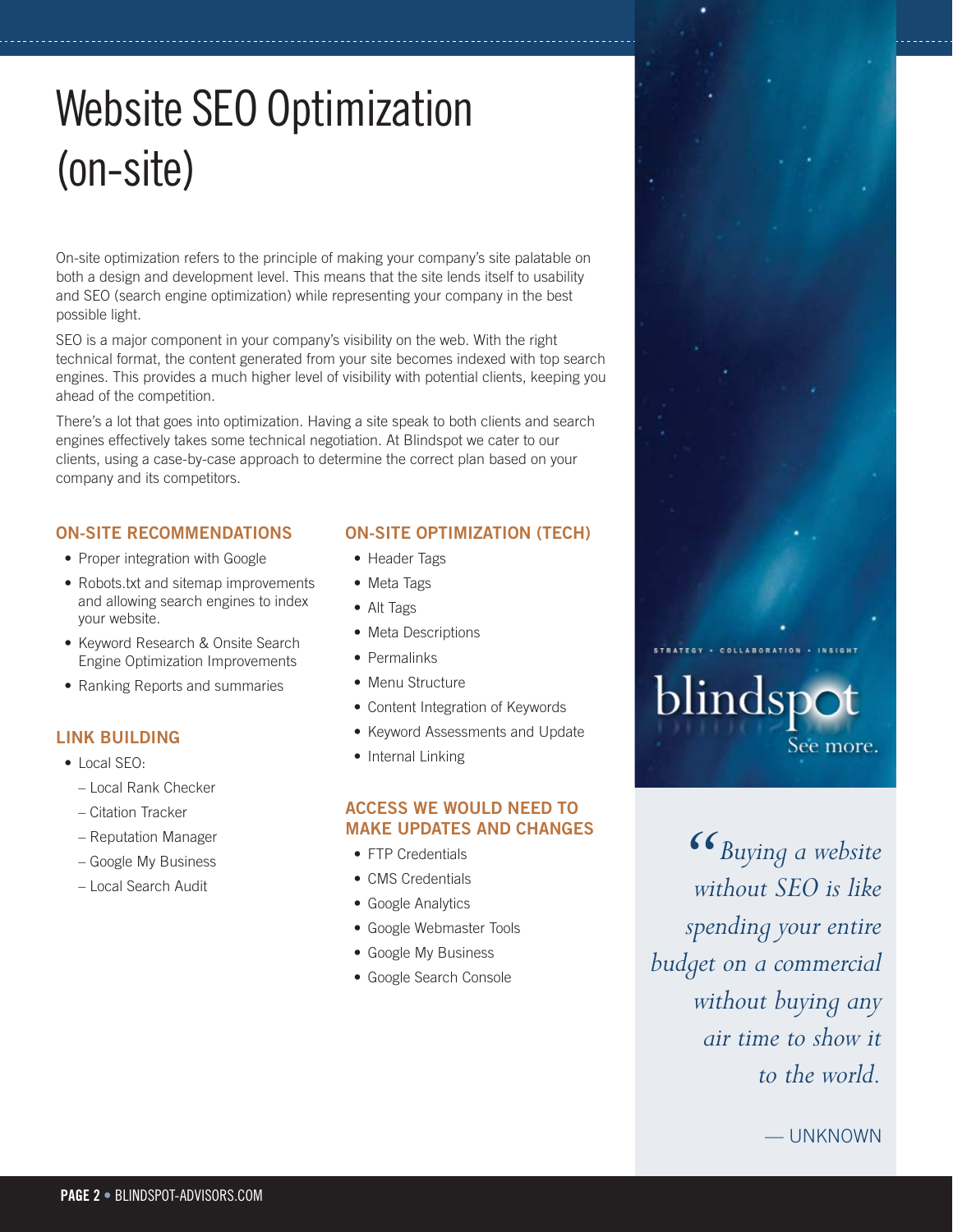

# Social SEO (off-site)

Social media is a medium that's taken the internet by storm. Today, there are over 2.91 billion Facebook users, over 1 billion Instagram users, and 400 million on Twitter. Linkedin has 740 million members with over 55 million registered companies. Because it's become a major player in how companies interact with their clients, leveraging social media correctly can also drive a lot of traffic to your business. Additionally, search engines now interact with social media outlets, linking to posted content and creating calls-to-action that give companies better visibility.

Representing your business online means more than just creating a website and social media accounts. By posting information and interacting with clients, you're initiating a conversation. As a business you can gain useful insight into the minds of your consumers, improving your online marketing campaigns and advertising strategies. Additionally, the content you post through these channels can be interacted with by others, helping to promote your content (and therefore your business) within the social networks.

While Social SEO is only a supplement to the optimization of your site, it's still a very powerful tool. Companies providing social media often offer advertising incentives, and are able to target specific demographics based on their user data. While some are more popular than others, that doesn't necessarily mean they're more powerful. For this reason it's important to know how to use your presence to speak to your target audience.

### **HOW YOU CAN IMPROVE YOUR COMPANY'S SOCIAL SEO**

- Create content that speaks to your (current or potential) clients
- Make your content sharable
- Create a company page/account on Facebook, Twitter and Linkedin
- Invite your clients to give feedback
- Share and generate original content (such as blog posts) from your company's site
- Share articles that relate to your company

### **SUCCESSFULLY LEVERAGING YOUR ONLINE PRESENCE MEANS THAT YOU SHOULD BE SEEING…**

- Facebook likes and shares for your business page
- Followers on Twitter
- Re-tweets by other Twitter users
- Reposts on Facebook
- Google My Business +1s your website receives
- Google My Business circles you're in
- Glowing reviews left on your Google My Business and Facebook pages

# **CREATING AN ONLINE PRESENCE FOR YOUR COMPANY IS EXTREMELY IMPORTANT**

It's no longer acceptable to simply exist online. To remain relevant and present in the minds of potential clients, you need a degree of accessibility.

SEO and social media help facilitate this, driving users to your content while providing a level of legitimacy. By learning how to use the two together, your company will rise in the rankings — allowing your business to reach its full potential.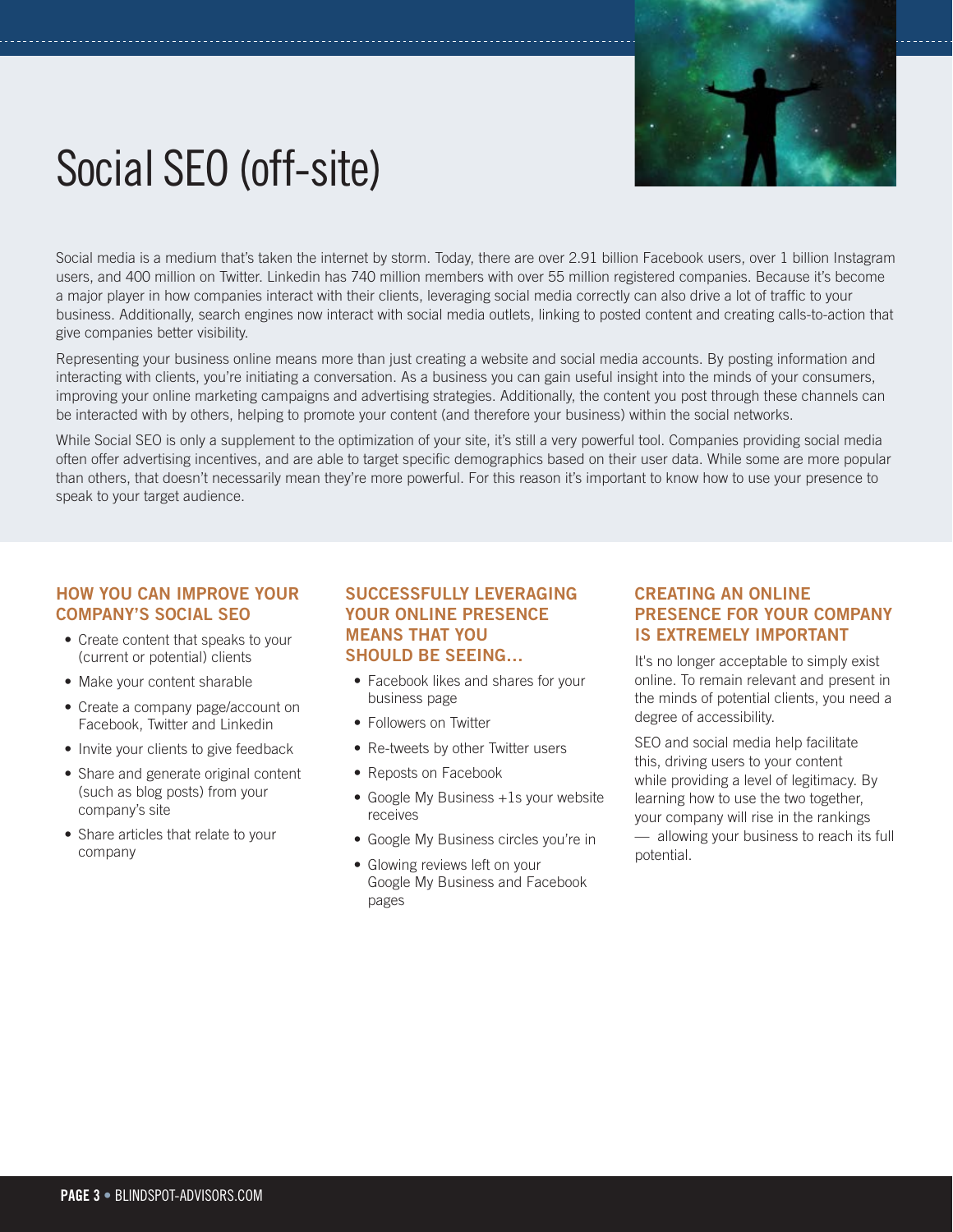# Content and Social Media

At Blindspot we specialize in helping growing organizations develop their digital strategy, web presence and vision within the digital space. Having an on-going content marketing plan is crucial to building your brand, connecting with your audience and getting found on the web. (SEO)



# **FACEBOOK** • POSTS WEEKLY / TWICE A WEEK

- Concentrate on positive focus of content that highlights current services or items that focus on SEO Campaign keywords if applicable or brand objectives
- Engage in other businesses / colleagues via Facebook pages (and fans)
- Create and utilize positive branding content



# **GOOGLE MY BUSINESS** • POSTS WEEKLY / TWICE A WEEK

- Create branding page content posted occasionally as well as video distribution
- Create Google my Business local verification process
- Review and improve your business listing (varies within each topic/industry)

# **TWITTER** • POSTS WEEKLY / TWICE A WEEK

- Content shared current videos, content and fresh content that will be created
- Provide a list of approved industry magazines, resources and groups for content sharing
- Outreach to possible groups/industry peers, to engage with brand message

# **LINKEDIN** • POSTS WEEKLY / TWICE A WEEK

- Create a LinkedIn Company page if one is not created
- Show how current employees can "Link" to the Company page from their profiles



#### **BLOGGING •** TWICE PER MONTH

• Create 2 original blog posts per month to be coordinated with the client

### **CONTENT MARKETING**

According to a study by the Content Marketing Institute, the most effective tools for marketing to date are articles, social media, blog postings, and eNewsletters. With social media's growing popularity it seems that defining where social media marketing begins and content media marketing ends has become a gray area.

At Blindspot, we use a mixture of content and social media marketing to promote our clients. With social media's tremendous ability to drive site traffic, it would be foolish not to. By generating well-written, consistent material utilizing keywords and backlinks, we promote highly effective SEO.

Through social media we're able to make the scope of your content's audience even wider—both within the social networks and outside of them.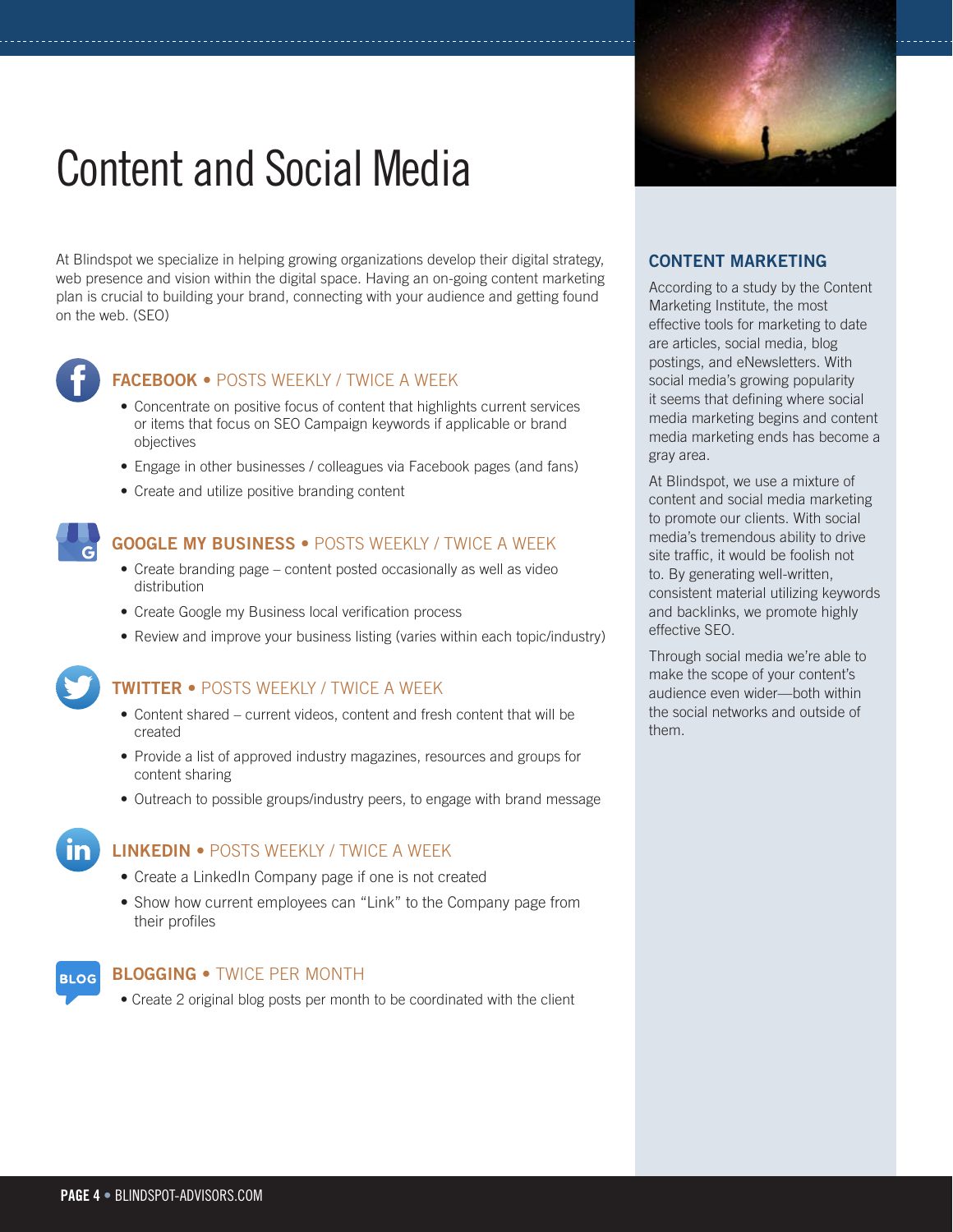# SEO Recommended Activities

# **1ST MONTH**

- Robots.txt and sitemap improvements and allowing search engines to index your website
- Keyword Research & Onsite Search Engine Optimization Improvements (Including meta tags)
- Setting up Google Analytics Filters for Client and Developers
- Ranking Reports –Initial and another after 30 days
- Link Building
- Local Directory 5 listings
- Classified 5 listings
- Social Bookmarking 5 listings

# **2ND MONTH**

- Google Analytics and Google Webmaster Tools improvements and review
- Onsite Search Engine Optimization Improvements
- Ranking Report
- Link Building
- Local Directory 5 listings
- Classified  $-5$  listings
- Social Bookmarking 5 listings

# **3RD MONTH**

- Google Analytics and Google Webmaster Tools improvements and review
- Onsite Search Engine Optimization Improvements (New pages, blogs, and any other improvements)
- Ranking Report
- Link Building at least 5 listings total
- Social Media Optimization, Review and Recommendations

# **4TH MONTH**

- Google Analytics and Google Webmaster Tools improvements and review
- Onsite Search Engine Optimization Improvements (New pages, blogs, and any other improvements)
- Ranking Report
- Link Building at least 5 listings total
- Social Media Optimization, Review and Recommendations
- Local SEO Activities and Improvements



# **5TH MONTH**

- Website Audit and SEO Audit, SEO Competition Reports
- Google Analytics and Google Webmaster Tools improvements and review
- Onsite Search Engine Optimization Improvements (New pages, blogs, and any other improvements)
- Ranking Report
- Local SEO Activities and Improvements

# **6TH MONTH AND ON-GOING**

- Google Analytics and Google Webmaster Tools improvements and review
- Onsite Search Engine Optimization Improvements (New pages, blogs, and any other improvements)
- Ranking Report
- Link Building at least 5 listings total
- Social Media Optimization, Review and Recommendations
- Local SEO Activities and Improvements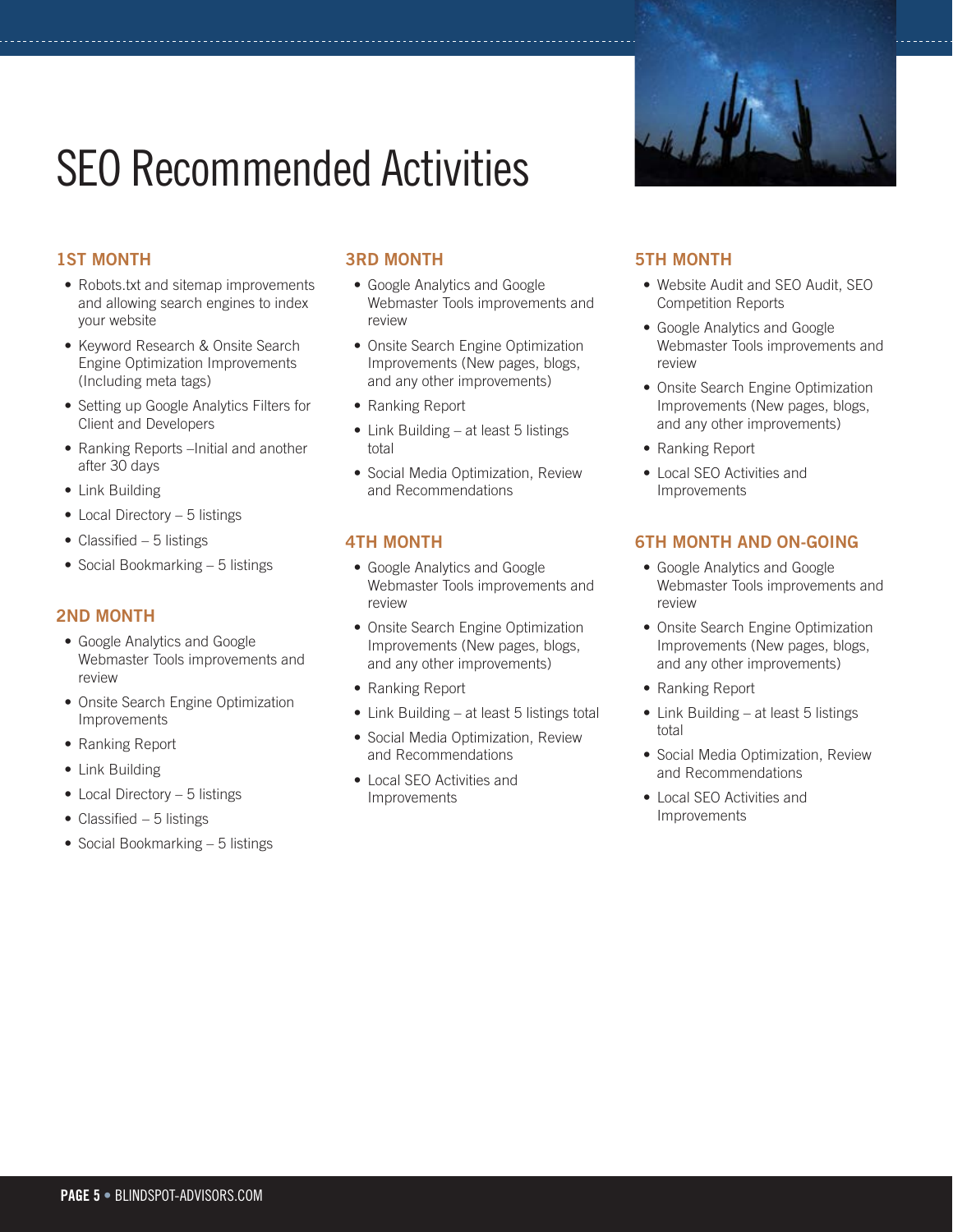# Reporting Examples





### **MONTHLY REPORTING INCLUDES**

**Contractor** 

- Ranking Report
- Link Building Spreadsheet
- Scoring Sheet
- Google Analytics
- Local SEO

| blindspor                                                                                                                                                                                                                                                                                                                                                                                                                                                                                                          | blindspot                                                                                                                                                                                                                                                      | <b>Islingham's</b>                                                               |                                                                                                                                                            |                                     |                                                           |                         |                                  | http://www.coller.coll.com<br>www.coffee-mill.com                                                                                                                                                   |                                                                                                                                                                                                                     |                                                                        |                                                                        |
|--------------------------------------------------------------------------------------------------------------------------------------------------------------------------------------------------------------------------------------------------------------------------------------------------------------------------------------------------------------------------------------------------------------------------------------------------------------------------------------------------------------------|----------------------------------------------------------------------------------------------------------------------------------------------------------------------------------------------------------------------------------------------------------------|----------------------------------------------------------------------------------|------------------------------------------------------------------------------------------------------------------------------------------------------------|-------------------------------------|-----------------------------------------------------------|-------------------------|----------------------------------|-----------------------------------------------------------------------------------------------------------------------------------------------------------------------------------------------------|---------------------------------------------------------------------------------------------------------------------------------------------------------------------------------------------------------------------|------------------------------------------------------------------------|------------------------------------------------------------------------|
| <b>Stationary</b>                                                                                                                                                                                                                                                                                                                                                                                                                                                                                                  |                                                                                                                                                                                                                                                                | 715-554-2460                                                                     |                                                                                                                                                            |                                     |                                                           |                         |                                  | 715-554-2460                                                                                                                                                                                        |                                                                                                                                                                                                                     |                                                                        | <b>ENO TO ASPORT</b><br>715-554-3460                                   |
| https://www.coffee-mill.com<br>RANK TRACIONG SUMMARY (JUNE 30, 2018)<br>Amuga Europa Product Trans<br><b>Renting Jacobsharing Rds</b>                                                                                                                                                                                                                                                                                                                                                                              |                                                                                                                                                                                                                                                                |                                                                                  | Www.coffee-mill.com<br>MGS (BRIEF) (JUNE 30, 2018)<br>It keywouds and their position on Aparch angion results pages.<br>and with the Fession of 2018-00-21 |                                     |                                                           |                         |                                  |                                                                                                                                                                                                     | M/www.coffee-mill.com<br><b>BS</b> (DETAILED) (JUNE 30, 2018)<br>$\kappa(\sigma_{\rm eff})_{\rm 0.014\,GHz}$ and the DM and the maximum of the parties of $g_{\rm 0.01\,MHz}$<br>and with the results of 2018-0p-21 |                                                                        | Jun 10, 2018 - Jul 9, 2018                                             |
| $\label{eq:1} \begin{array}{ll} \Gamma_{\rm{G}}\propto N_{\rm{H}}\propto \ln\Omega\left(P_{\rm{H}}\propto P_{\rm{H}}\right) \propto \Gamma_{\rm{H}}\propto \ln\Omega\left(P_{\rm{H}}\propto P_{\rm{H}}\right) \propto \Gamma_{\rm{H}}\propto \ln\Omega\left(P_{\rm{H}}\propto P_{\rm{H}}\right) \propto \Gamma_{\rm{H}}\propto \Gamma_{\rm{H}}\propto \Gamma_{\rm{H}}\propto \Gamma_{\rm{H}}\propto \Gamma_{\rm{H}}\propto \Gamma_{\rm{H}}\propto \Gamma_{\rm{H}}\pro$                                             | 46<br><b>Institutional Control</b>                                                                                                                                                                                                                             | <b>Analyses Compared M20 Preferenting</b><br>41<br><b>Depressional Publicans</b> | Mounts,<br>max <sub>h</sub><br>1,80                                                                                                                        | str3                                | ok.<br>Minn <sub>ess</sub><br><b><i><u>FARMER</u></i></b> |                         | $\frac{1}{2}$ the contract of    | $\begin{array}{l} \displaystyle \limsup_{t\rightarrow \infty} \alpha_0\\ \displaystyle \liminf_{t\rightarrow \infty} \alpha_0\\ \displaystyle \qquad \qquad \infty. \end{array}$<br><b>Postmany</b> | Prestone                                                                                                                                                                                                            | $z_{\rm CO}$<br>Nakanga                                                |                                                                        |
| $\begin{array}{l} \mathbf{B}_{\mathcal{M}_{\mathcal{M}}\mathcal{M}\mathcal{M}_{\mathcal{M}_{\mathcal{M}}\mathcal{M}_{\mathcal{M}_{\mathcal{M}_{\mathcal{M}}}}}}\mathbf{g}_{\mathcal{M}_{\mathcal{M}_{\mathcal{M}_{\mathcal{M}}\mathcal{M}_{\mathcal{M}_{\mathcal{M}_{\mathcal{M}}}}}}\mathbf{g}_{\mathcal{M}_{\mathcal{M}_{\mathcal{M}_{\mathcal{M}_{\mathcal{M}}\mathcal{M}_{\mathcal{M}_{\mathcal{M}_{\mathcal{M}}}}}}}}\mathbf{g}_{\mathcal{M}_{\mathcal{M}_{\mathcal{M}_{\mathcal$<br><b>Mark Linksdormann</b> | 15<br><b>Mark Carl Ltd., In British Carl Ltd., Inc., Inc., Inc., Inc., Inc., Inc., Inc., Inc., Inc., Inc., Inc., Inc., Inc., Inc., Inc., Inc., Inc., Inc., Inc., Inc., Inc., Inc., Inc., Inc., Inc., Inc., Inc., Inc., Inc., Inc., Inc</b><br>Address of Japan | 24<br>Großpartingen GE bergen                                                    |                                                                                                                                                            |                                     | ×<br>$W_{1,1}$                                            | $2 + 1$                 | $z_{d,n}$<br>$2 + 1$             | ×<br>×                                                                                                                                                                                              | <b>Mailed States</b>                                                                                                                                                                                                |                                                                        | $-22$<br>$\overline{a}$<br><b>Rice Value &amp; Report &amp; Valley</b> |
| <b><i><u>Report and your</u></i></b><br><b>Call on Add S<sub>epples</sub></b><br><b>September (2014)</b> Addressed Man. (B)<br><b>Los Im<sub>s</sub> Colle<sub>r</sub> Text Country</b><br>2 <sup>8</sup> Services<br><b>Office Engine</b>                                                                                                                                                                                                                                                                         | <b><i>Emaps braing Praise</i></b><br>man.<br>$\mathbf{r}$<br>G                                                                                                                                                                                                 | Y                                                                                | 44.6 <sub>50</sub>                                                                                                                                         |                                     | ×<br>$\lambda$<br>Bay.                                    | $\lambda$<br>$\lambda$  | ٠.<br>×.<br>$2 + 1$<br>$4 + 1$   | 1.1<br>×.<br>$\mathbf{r}$                                                                                                                                                                           | ×<br>$\ldots$ /www.                                                                                                                                                                                                 | <b>CONTRACTOR</b>                                                      | <b>Zessu</b>                                                           |
| <b>Employmentally Administrations</b><br><b>Scientistory and</b><br><b>Different plus Membership</b><br>Carrier Call an University<br>$2$ density can be at $\omega_{\rm{shock\,Bogon}}$ .                                                                                                                                                                                                                                                                                                                         | $2 +$<br>-<br>$\epsilon$<br>$10^{-1}$<br>$\mathcal{F}$<br><b>Derek entrieste dean</b><br>$10 - 1$                                                                                                                                                              | 11<br><b>Tehnamistan</b>                                                         | si.                                                                                                                                                        |                                     | $v_{1}$<br>$\ddot{\phantom{1}}$                           | $\mathbf{u}$<br>$4 + 1$ | $\sim$<br>$3 + 2$                | $27 +$<br>$\sim$                                                                                                                                                                                    | ×<br>$\cdots$                                                                                                                                                                                                       |                                                                        |                                                                        |
| Top Editionals by Earth ago.<br><b>Artas (450)</b> , Alterni <sub>polis, Massachi, antari, 21</sub><br><b>Army Collins Cadillac pages 100</b>                                                                                                                                                                                                                                                                                                                                                                      | <b>Telefon com Sales</b>                                                                                                                                                                                                                                       | <b>Showing</b>                                                                   |                                                                                                                                                            |                                     | 14.5<br>$38 - q$<br>×<br>٠                                | $44 + 3$<br>$4 + 3$     | $27 + 14$<br>A.L<br>$\mathbf{a}$ | 10 <sup>2</sup><br>-8.42<br>Palus.                                                                                                                                                                  | $30 + 1$<br>and Primar<br>л.                                                                                                                                                                                        | ×.<br><b>Office</b>                                                    |                                                                        |
| <b>Search London Land as Twin Class Mar</b><br>×.<br><b>Send Sept Cop College State of Lain Clean Ma</b><br>×.<br><b>Branch Rooms Suppliers Tracker Children, Addit</b>                                                                                                                                                                                                                                                                                                                                            | <b>COLLECTION</b><br>$(2 + 1)$<br>×                                                                                                                                                                                                                            | $24 +$<br>$2 + 1$                                                                |                                                                                                                                                            |                                     | $36 + 6$                                                  | ×<br>×<br>$3 + 1$       | ٠<br>$7 + 3$                     | $\mathbf{r}$<br>×.<br>٠.                                                                                                                                                                            | $-$<br>$\rightarrow$                                                                                                                                                                                                | $\mathbf{I}$<br><b>Important contract makes</b>                        | Days Stown<br>272 March 44155<br><b>100 00 27.50%</b>                  |
| 1.11<br><b>Distances Income</b><br>×.<br><b>De Wassie Kevra</b>                                                                                                                                                                                                                                                                                                                                                                                                                                                    | $\overline{z}$                                                                                                                                                                                                                                                 | ×<br>$4 + 3$<br>26.6                                                             | $\sim$<br>1,600                                                                                                                                            | ٠                                   | ٠<br>×.<br>×.                                             |                         | ×                                | 2.2<br>л.                                                                                                                                                                                           | $\label{eq:reduced} \ldots, \ldots, \ldots, \ldots, \ldots$<br>3.4.3                                                                                                                                                | <b>Advertise service to</b><br><b>Marine</b><br><b><i>Allengen</i></b> | <sup>14</sup>   330 <sub>%</sub><br>$4 + 142$<br>5   10m               |
| <b>Search August</b><br><b>Maximus</b><br><b>Read Office College Address</b>                                                                                                                                                                                                                                                                                                                                                                                                                                       | $2^{\frac{1}{2}\log_{\rm BPSM}(\chi_{\rm DM})}$ united balance are and the                                                                                                                                                                                     | Poster<br>2.126                                                                  | $\sim$<br>260                                                                                                                                              |                                     |                                                           |                         | $2 + 4$                          | $\sim$                                                                                                                                                                                              | $\sim$                                                                                                                                                                                                              | <b>Sea Mary all La</b><br>---                                          | $3 + 0$ rm<br>3/67<br>$7$ $1$ $0.675$<br>$2 + 0.475$                   |
| Carrier Catherine Taiw Chinana<br><b>Zingmmage</b>                                                                                                                                                                                                                                                                                                                                                                                                                                                                 | Georgia com (All Al) - Miritangello, Adonnazio, Interaliativa<br>$\delta m \phi \lambda_{\rm diff}$ and $\delta m_{\rm target}$ . Advertising the particles of $\frac{1}{2}$                                                                                   | 4.14<br>$16 + 10$<br>6.11                                                        | $\mathbf{z}$                                                                                                                                               | $8 - 14$<br>٠<br>٠<br>$\rightarrow$ |                                                           |                         | ×<br>×<br>۰.<br>- 11             | ×                                                                                                                                                                                                   | 27 <sub>0</sub>                                                                                                                                                                                                     | $\mathbf{x}$<br><b>AMCARDINAMIAN</b>                                   | $1 + 424$                                                              |
|                                                                                                                                                                                                                                                                                                                                                                                                                                                                                                                    |                                                                                                                                                                                                                                                                | 6.1                                                                              | $\epsilon_{\rm m}$<br><b>COL</b>                                                                                                                           | $\mathbf{r}$                        | ×.                                                        | $\mathbf{r}$            | $\,$ $\,$                        |                                                                                                                                                                                                     |                                                                                                                                                                                                                     |                                                                        | 0.2018 Drugle                                                          |
| Report Created by Julie Johnson<br>Page 4 of S7                                                                                                                                                                                                                                                                                                                                                                                                                                                                    |                                                                                                                                                                                                                                                                |                                                                                  | If Created by Julie Johnson<br>Page 6 of 57                                                                                                                |                                     |                                                           |                         |                                  |                                                                                                                                                                                                     | Created by Julie Johnson<br>Page 10 of S7                                                                                                                                                                           |                                                                        |                                                                        |